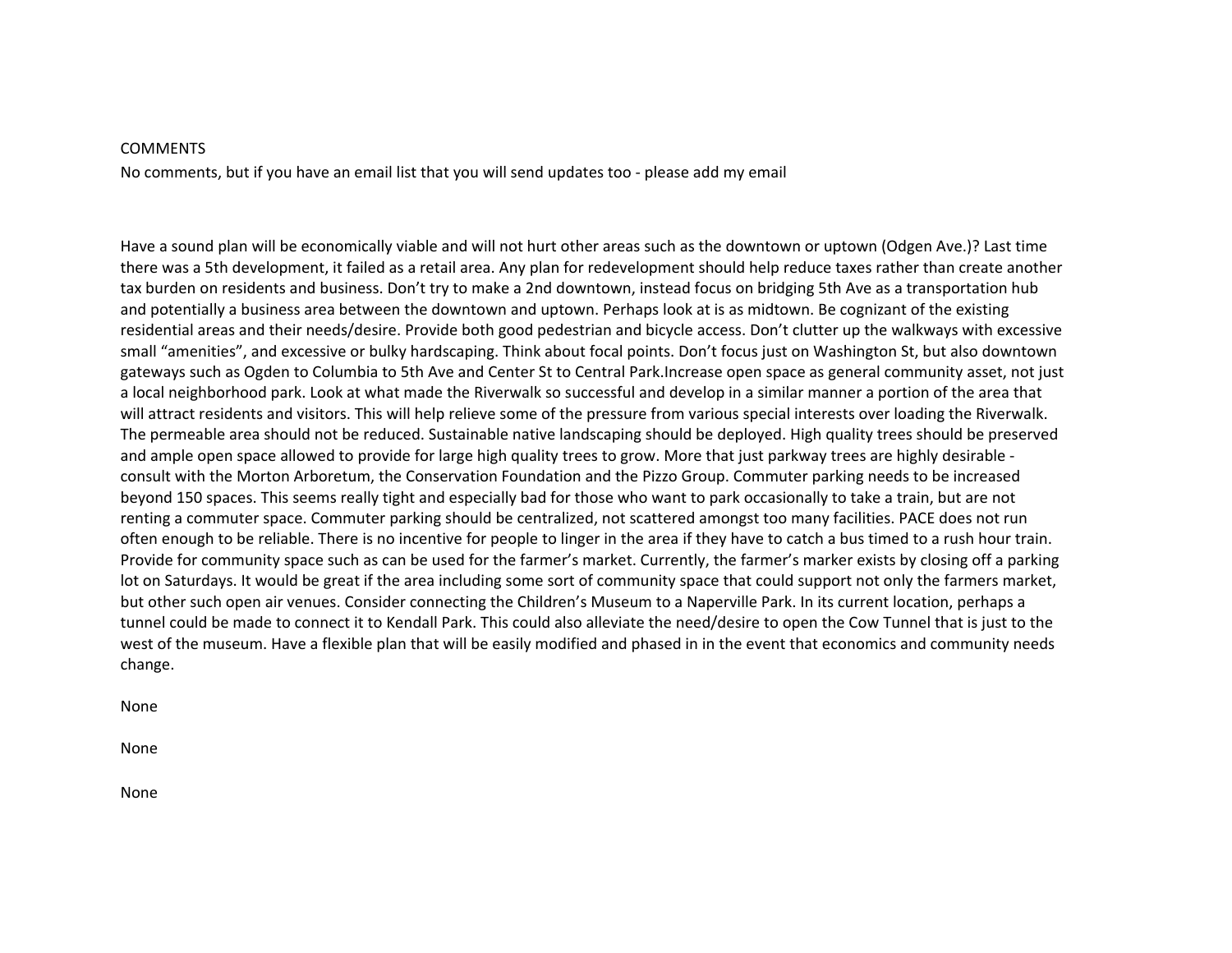The area is extrememly busy. I have 2 family members that use the BNSF line. The area floods in the 5th Ave. lot. The area is difficult to pull out when you drop off passemgers to the train. Parking is scarce. There are some people that pull into the lot and go against the one way only traffic. the area needs better organized parking, traffic flow, water managment before the land is used for anything else. The priority should be the needs of the commuters in Naperville and adjoing residents.

1. Believe decision to select only 1 developer without planning department first completing the process which Ryan Co + Planning Staff are doing today, unnecessarily commits Naperville to that developer without any sense of the cost to Naperville, looks bad too. 2. THis project is more important than the Water St. & Freedom Drive project. The choices made regarding these publicly owned or leased properties will affect all current and future citizens of Naperville and teh surrounding area. Naperville should proceed very carefully and transparently with this process so that there may be the possiblity of cohesion among Napervillians about the direction of their city. 3. Opportunity for success and for failure. 4. Most important issue, in my opinion, for the is project: Its about transportation, traffic, commuter experience, Napervilles reliability as a city that works and helps you work.

Residents living in the area of 5th Ave enjoy the benefits of being able to walk to the train, walk to downtown and have their kids walk to school. This lifestyle choice adds value to this historic neighborhood ‐ Park Addition. The current traffic and lack of secure pedestrian corridors already is a problem. Solutions to existing traffic issues and improvements to walking paths, even additional ways to cross the tracks are essential. Additional neighvorhood amenities such as outdoor "movies in the park" area , fountain, public chess boards, open market, art festival, etc. will go a long way to enhancing the lifestyle and community we enjoy.

We are very excited about this project. Really looking forward to getting invoilved. We are very supportive of substantial development in the area, provided the traffic management and commuter experience are not negatively affected. Would love to see a lot of new retail and restaurants/bars/coffee shops. Want this to be a destination. Good Luck!

None

An open, expanded and safe cowtunnel as a solution to pedestrian bicycle connectivity to 5th Ave. Development. Commuter trains, downtown, shools and neighborhoods (i.e. 5th Ave, ECHO, WHOA, Pilgrims Addition.) Green Space, Native plants, Identify supporting grant opportunits, swap some land with the city to give Nichols Library and Central Park a vibrant green and prosperous life in downtown, Design for art, special events like farmers market, a conservatory, theater. Bury Utilities. Consider a disinct lightpole design. Incorporate an emergency call box. No taller than the promedade, preferably less. Include affordable apartments. Pedestrian connectivity is my largest concern and would like to see the cow tunnel re‐opened.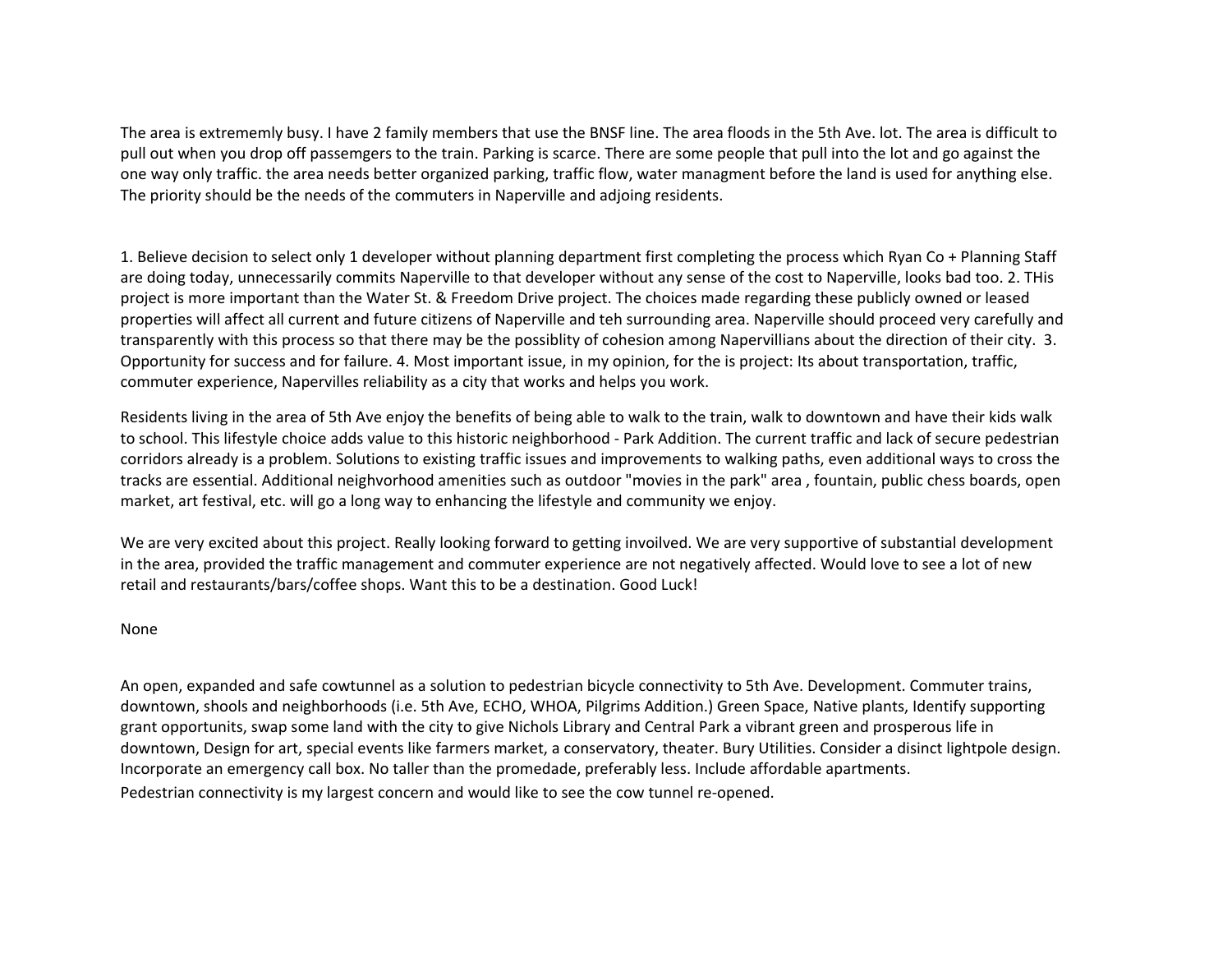I am a member of the city's Senior Task Force. We've developed a list of things we would like to see included in this development. We would love to meet with your team to review our list and get your feedback.

Open meetings for working groups and steering committees.

None

None

I am very eager to be incolved in the planning/working groups/steering committee. I am a resident near the proposed project sites and have been involved in city council meetings throughout this process. I am eager to see development and want to bring my community perspective. I am available during day or evening hours.

Very concerned about storm water and how the water table in the neighborhood is rising. Also concerned about traffic and buses/taxis coming up and down Ellsworth St. Also concerned about height/density of the new development. Would love more green space. Need safe walking routes for kids to and from Ellsworth School, Washington Jr. High and NNHS. Really do not want to see anythng higher than Kroehler Building/5th Ave. Station. Need height restrictions!! Add a neighborhood working group to make sure neighborhood concerns are being properly addressed. Also add a safety/school working group.

Adding parking to accommodate additional commuters. Those who are dropped off & picked up since they cant get spots. Develop parking lots, exits, that encourage traffic toward major streets (Washington) and away from neighborhood streets. Improve buss patterns so that neighborhood streets are not impacted. Bike and pedestrian friendly ‐ add bike parking at station. Keep children's museum where it is. Consider park and recreation options. we don't need expensive housing options or anything taller than Kroehler. Retail and restaurants in 5th ave station have not done well. I'd like an explanation of why anyone thinks more would be a good idea.

None

None

None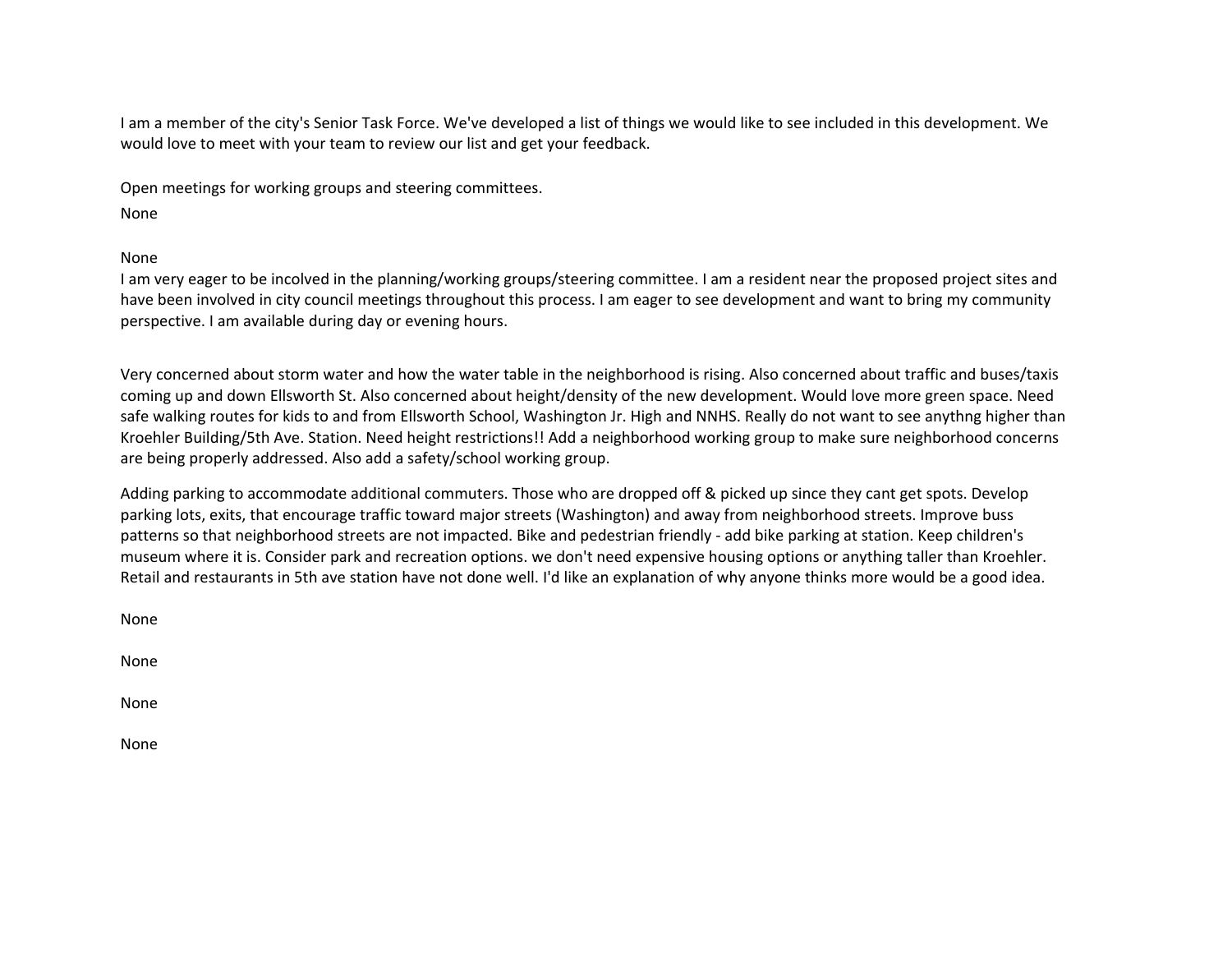Our family is one of the owners of the Naperville Station apartments at 321‐325 N Center St. We have concerns the city would need this property if this large development proceeds. We are not opposed to redevelopment but we would like to have input into how and what when a plan to build is decided upon. Thanks,

Our neighborhood is unanimous in not wnating housing structure in Kroehler lot that doesn't fit in (size + scale wise). Put single famly homes if you need housing there as you are adding excessive people density and a structur that simply doesn't fit the neighborhood with anything other than single family homes. Concerned about reducing property values with the planned/proposed idea and making traffic and associated environmental pollution worse. Proposed development must fit each area you are looking at. Leave big structures where they fit in not fit for the area.

Concerns for property values joing down as a result of excessive development that doesn't fit existing neighborhood. Will Ryan or City Counsel purchase personal properties affected by the development at pre development market prices?

Key Concerns ‐ Traffic/Housing Density/Parking Blance ‐ Cost of Project carried by the City ‐ Migration of townhomes into the neighborhood.

Concerns: Traffic, Pedestrian Safety, Flooding, Property Values. Do not want high‐density development. Any building cannot be higher than Kroeler Furniture Building. Retail was tried and 5th Ave Station 25 years ago and failed. Only service oriented businesses there now. Must maintain the character of the neighborhood.

Car traffic (Parking). I'm a huge walker and I want to still feel safe walking around my neighborhood. Property value decreasing, too much inventory, over pricing. Current flooding and future flooding. Green Spaces. Parks. Development that keeps with the style of the neighborhood. No high density.

None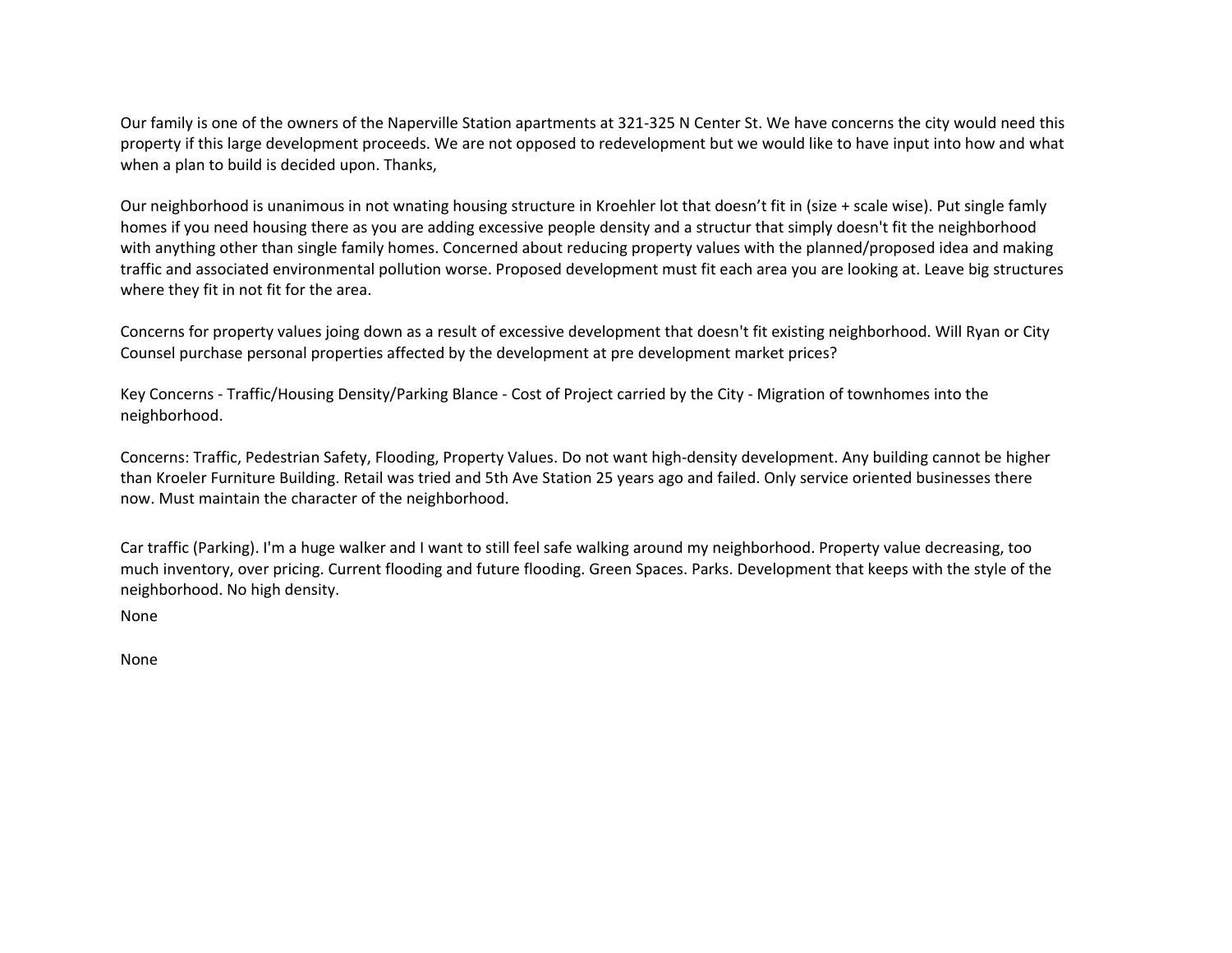Concerns: Density ‐ this land can only be accessed by a 2 lane road. Green Space ‐ Naperville has a master plan for green space. This neighborhood is below the limit for greenspace already. Parking ‐ there is a 10 year waiting list for commuter parking. This must be solved as we as well as a transportation center for buses. Height of Buildings ‐ This is a residential neighborhood. I know that high rises have been built in other towns along the railroad tracks. The difference is that in those towns, the railway runs through the downtown. Not so with Naperville. This is a residential neighborhood. Flooding ‐ This is a huge problem in the neighborhood. Any developemnt will need to fix this issue not make it worse. Overcrowding in schools. The public schools in our neighborhood are at full capacity. Any residential development will need to keep this to of mind. Cow Tunnel ‐ This is something to consider, a very good example of this is in Western Springs.

## None

Stake Holders: NNHS, District 203, Park District, Napervile Art League, Neighborhood!!, Metra BNSF, Commuters (permit, daily, walkers, bikes), 5th Ave Residents and Businesses, Pace Buses. Issues: Flooding, traffic, parking. Do we need more businesses? There are empty storefronts downtown. Why not fill those first? Do we need another downtown? No Downtown needs more divers local far. Traffic is already impossible thru downtown. Why add more?

None

None

### None

I am particularly interested in how the developemnt fits into the watershed. Currently the area contains a a lot of impermeable pavement. It is an opportunity to build in better infrastructure to slow and filter runoff or help the water to infiltrate in place. Parking is an issue. I hope the amount of parking increases. I walk downtown from the northside (Columbia + Iroquois). I use the train station bridge to avoid crossing Washington. Will the area promote walkability? Naperville is a wonderful place to live. This project can enhance or degrade the city.

None

None

Concerns about the following: Location and access to Rail, Childrens Museum, Parking for trainstation, Impact to Ellsworth, Kroejler Bldg stays, drainage, hight of buildings and maintaining integrity of residential neighborhoods, Vertical paking \$18K/spot.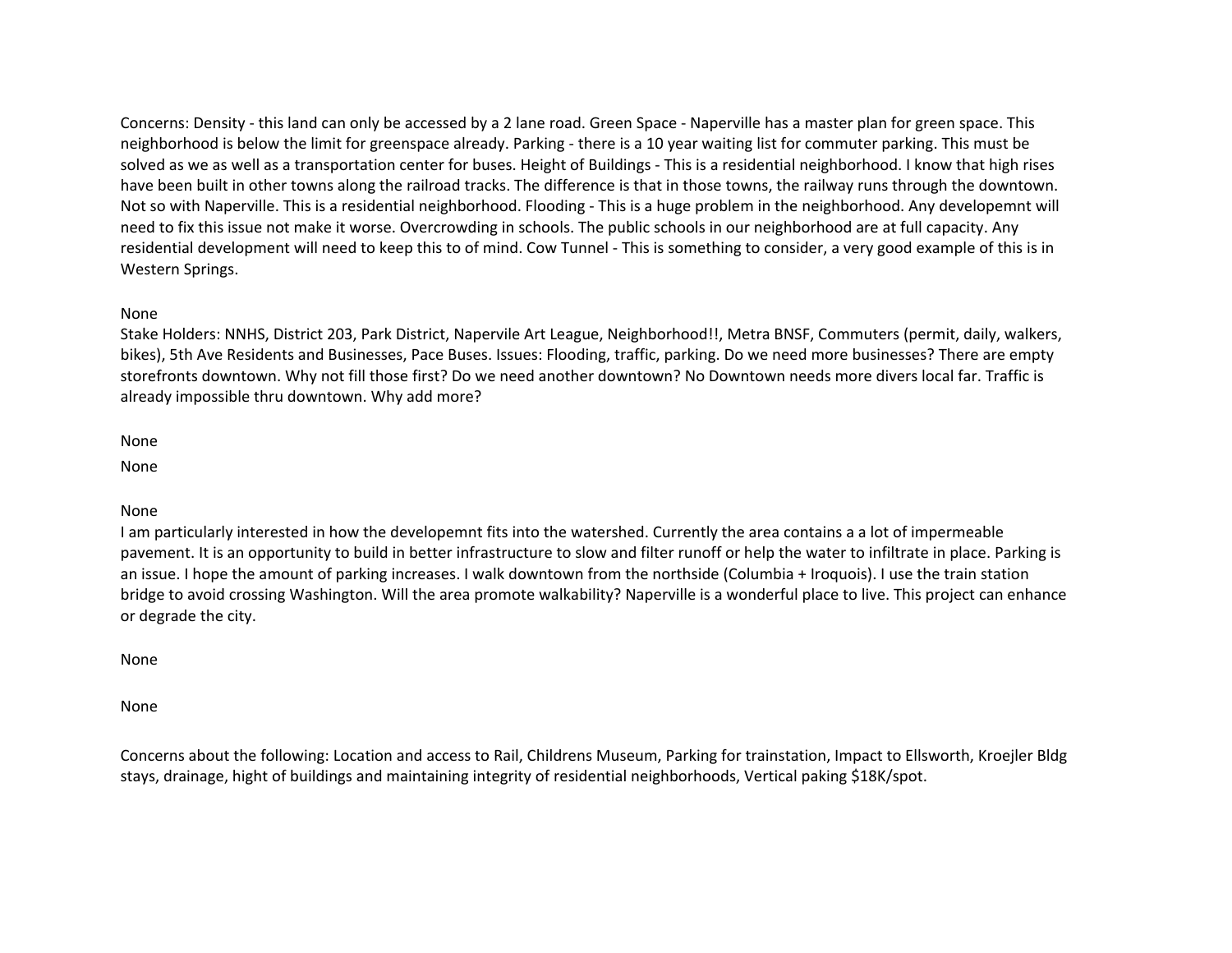My personal priorites are the childrens museum, gree space, and recreational space near the railraod tracks. Also, although I live South of the tracks and my children do not have to corss the tracks to go to Ellsworth, I do have children who cross Washington to go to the Wahsington and the High School and would love to see a safe and comfortable (bright/open) passafe way across all these travel routes. This development is a wonderful opportunity to make thses school routes safer. Also, would love to see the childrens museum incorporate the train into it's activites (observation tower? Bridge over track?) Of course, green space and parks to be incorporated as well. The park North of the tracks and West of Washington is lighty used. Its just too isolated. Perhaps that property could be included.

I Presume residents will be paying the development costs. When will the revenue from the development be returned to the residents? Naperville's infrastructure currently does not support the number of residents. How can it accommodate 2,000 ‐ 3000 more in a very small area? I urge every council member, Ryan Executive and May Chirico to tak e Metra to/from Chicago during rush hour. You need to know the real impact of your decisions.

I Presume residents will be paying the development costs. When will the revenue from the development be returned to the residents? Naperville's infrastructure currently does not support the number of residents. How can it accommodate 2,000 ‐ 3000 more in a very small area? I urge every council member, Ryan Executive and May Chirico to tak e Metra to/from Chicago during rush hour. You need to know the real impact of your decisions.

# None

I am very concerned about traffic. It is already next to impossible to exit my neighborhood during train time and adding more will make it miserable. Parking is key but needs to be spread out to not bottleneck all cars in one place. Pedestrian safety is very important. Our kids are not bused - they walk to Ellsworth, Washington and NNHS and it really is very dangerous in the mornings as train traffic only cares about catching a train. Stormwater must be addressed. The neighborhood floods refularly and not just in hug storms. Before any development is done this must be rectified. Keep some green space, even add to it.

### None

Major concern is the density and the concentration of commuter parking, busing. Why one bus depot? Why one parking garage? For traffic issue, we would like to see North side commuters/buses on North Side and South side commuter/buses on South side. Better to disperse than concertrate all cars and buses. Neighborhood streets need to be protected. Height of buildings need to fit neighborhood. We do not wat high rise complexes. Need a neighborhood working group. We have more skin in gma than "commuters".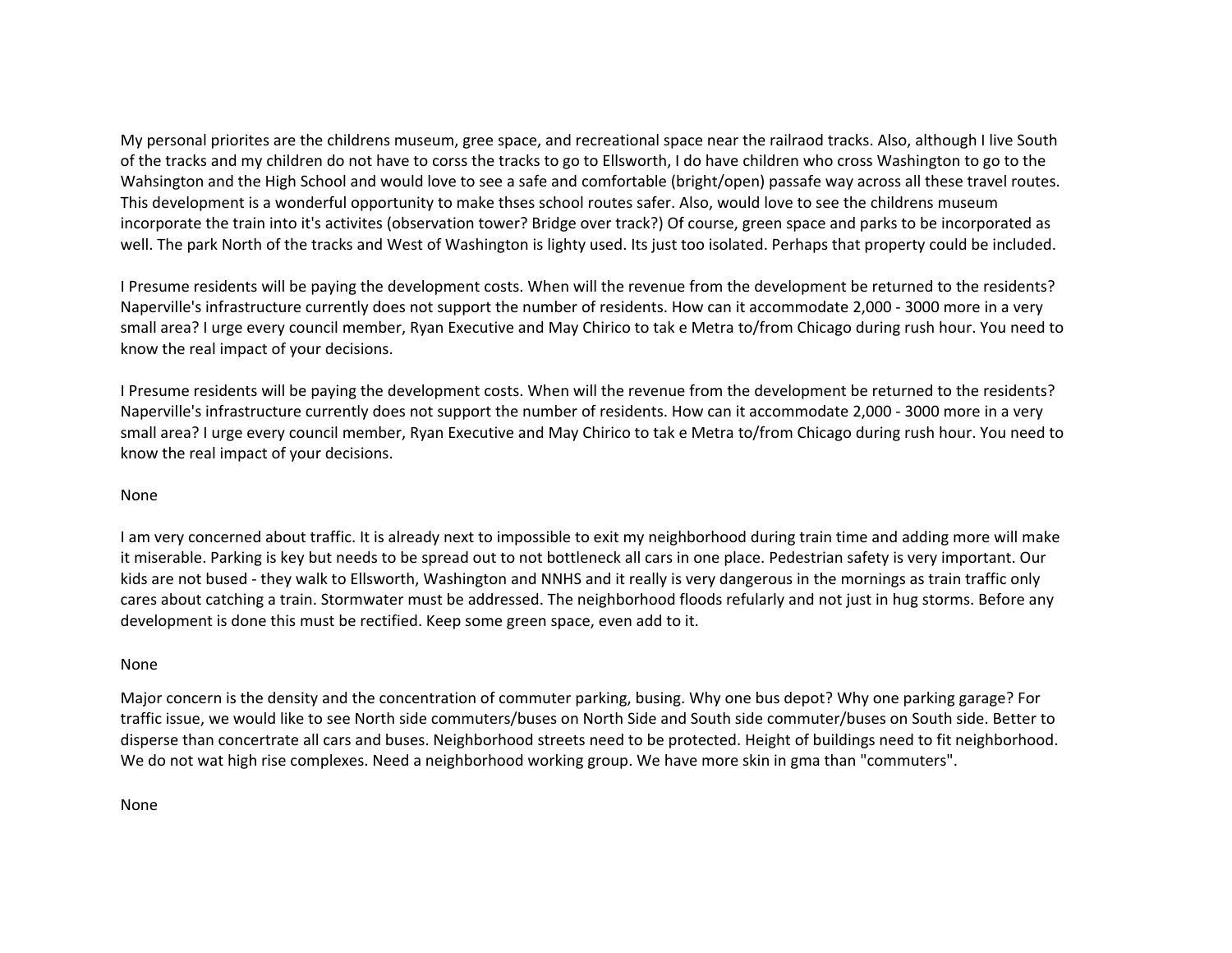I'm a resident of Naperville Station so proximity is ofmuch interest. My background is 5 yrs. Of commercial const. & then 32 yrs. Financial & strategic/operational business analysis. Served many hats including 5 yrs of CFO of \$1 B div. & multiple yrs. in financial, purchasing IS & other areas. I'd be interested in any role that could utilize my experience & 20 + years as a Naperville resident.

My primary concern is commuter parking & traffic. As you know, there is a much greater demand for commuter parking than there are available spaces. I waited for 7 yrs. On the wait list for a spot in the Kroehler lot. It's important to me that the number of commuter parking spaces is not reduced, & that adequate/equivalent parking spaces are available during const. I hope to be involved as the public dialogue about this project proceeds.

Concerns about stormwater. It continually gets worse each year as new const. keeps raising the water table. We have lived on Ellsworth for 20 yrs. & water started seepgin in basement 4 yrs. Ago. I expect the new const. on 5th Ave will have a major impact on an existing problem. Also there are major traffic concerns already in the neighborhood. The houses are close to the street. Our kids play in our yards & too many tims speeding cars come down the street & don't stop at the stop signs. Adding more density to the neighborhood is very concerning. Already there are too many cars & traffic.

Cow tunnel; quadrant going to Naper School

Mtg too crowded; couldn't really talk much; would like 4‐story heights; concerned about increase congestion; would like more park/green area; not interested in more reatil; saw lots of attendees who didn't know what to do at the mtg ‐ I only heard about this through social media. You REALLY need to do a better job of getting the word out.

Concerns: green space, traffic impact, height restrictions, density, uniqueness/character, bldg. materials, scale, walkability, quiet areas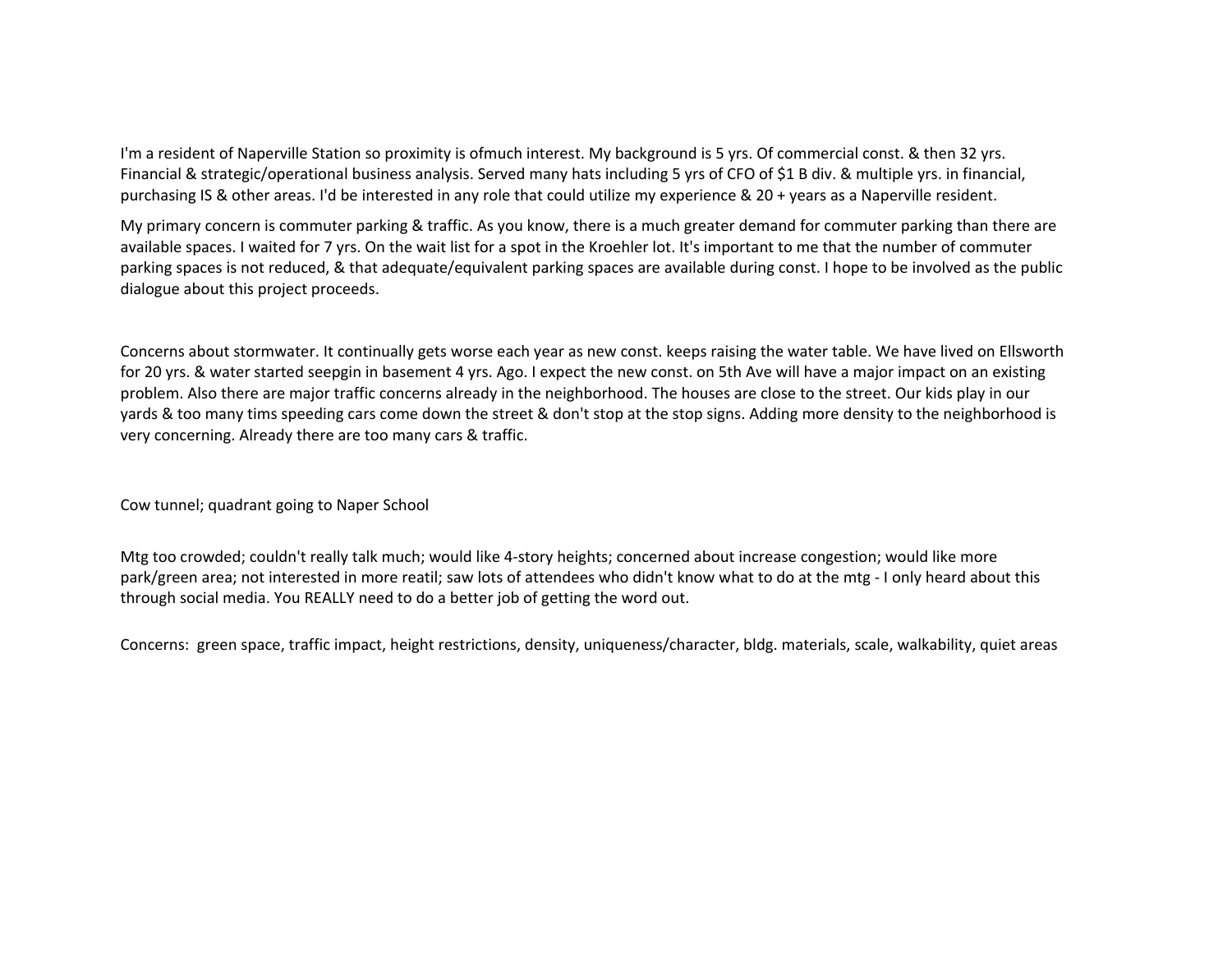I believe that creating an exciting, birant environment and experience in the area surrounding the train station is very important. However, it should not take business away from downtown Naperville, but rather funnel people toward downtown. I believe there is a lot of potential to bring increased revenue to the city from people from other communities coming to the 5th Avenue Station via train and also by car. Trains and the areas around train stations are really having a revival and I believe this area is prime for entertainment, restaurants, etc. I am not sure how sustainable/successful it would be, but the popularity of craft beer exploding, I think a brewery and/or distillery that offered tastings, tours, etc. would be a huge hit. It could be kept very classy, high end environment that I think would be a popular attraction for young and old alike (21 of course).

Traffic management is critical. We already flood regularly. The storm sewer system is outdated and undersized and this new development will tax an already overburdened system. The influx of families will be a problem with our very small but awesome elementary school ‐ Ellsworth. We won't want to be redistricted to another school. Keeping the Kroehler lot (5th & Sleight) single family or make it open space. Better pedestrian/bicycle crossings ‐ under and over passes. Gateway to downtown.

The storm sewer infrastructure continues to be a problem for all residences east of the train station. I'd like to get involved with that particular committee.

Storm water management. Traffic impacts.

Storm water management. Traffic impacts.

Concerns: Increased flooding to area (already floods north of project location in several areas). Traffic ‐esp. if parking concentrated in parking garage & in and out. Commuter parking ‐ need coordinate w/ BNSF regarding capacity and any increases in parking. Pedestrian & bike safety (my husband got hit by car at 5th & Washington 20 years ago). Preserving & creating open space. Sustainable development compatible with neighborhood possibly some recreational development.

Increase student involvement with initiatives at Washington Jr. High area high schools and north central college. Jr. High is important ‐ get kids excited about supporting the project rather than being against it du to parent influence. Make the area kid‐friendly and exciting for students to visit (during and after construction design process).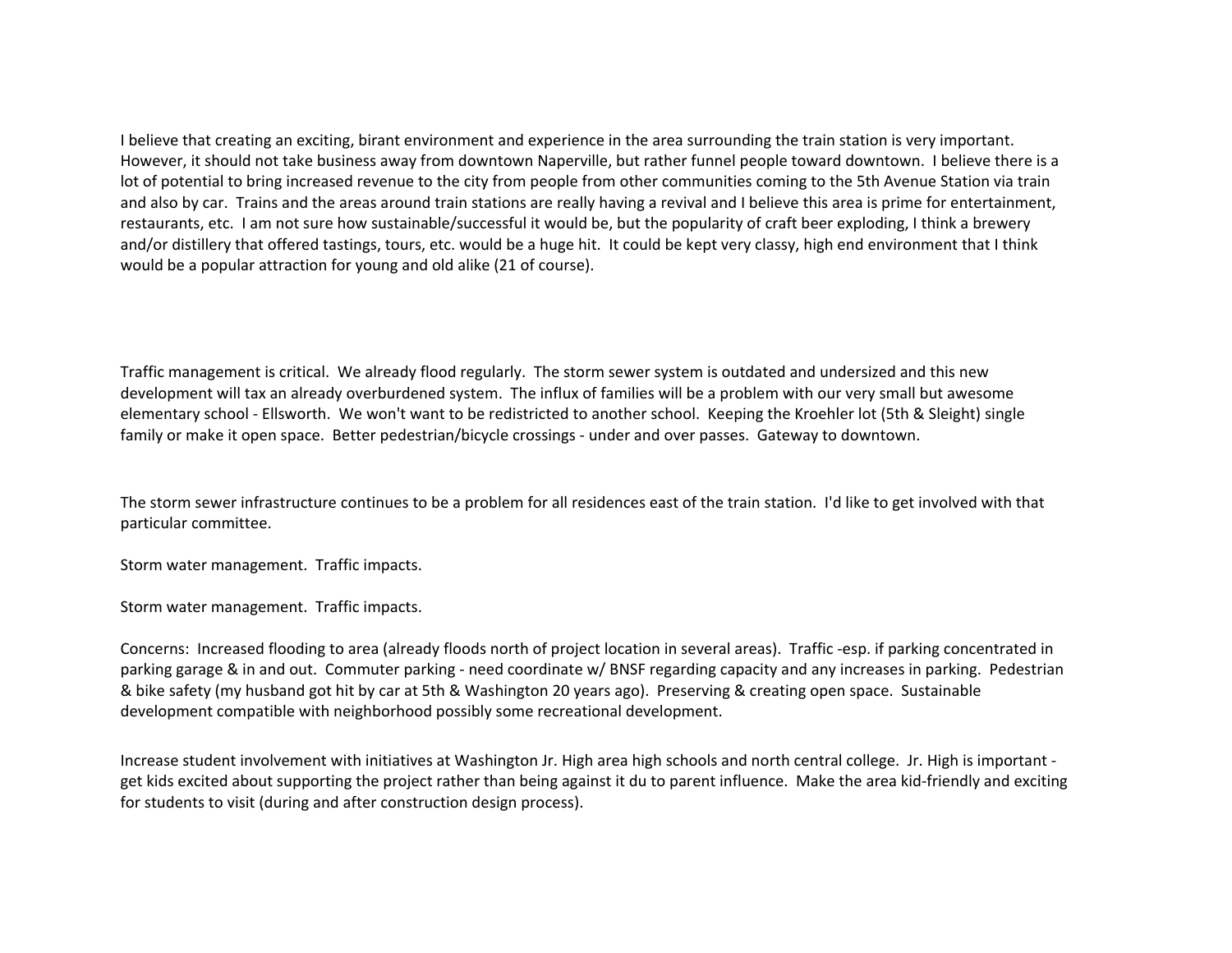Listen to residents. This is a good start. I haven't seen any comments or talked to any residents that want businesses or even buildings. Why is the city even considering building when we need more parking or green space (to help w/ flooding?)

Development needs to be w/ in the context of the area. Do not want high density low income housing. We need to maintain our property values. Need to stop speeding traffic on Loomis Street. Consider traffic calming devices. Public involvement should be in place throughout the construction phase. Do not wan the historic Kroehler bldg. diminished ‐ it is a historic property. We don't want a "wall/barrier" between us and the historic district. Loomis is a bike route ‐ need to slow traffic.

Development needs to fit within the context and character of the neighborhood. Concern types of housing as this area is redeveloping already with many teardowns and construction of high end homes. The train station makes the area desirable and with the location of the college keeps the area stable and prime for positive growth. Residential units need to add, not subtract, from its value & character. Home values are important. Low income housing or apartments are not desired. There are numerous rented units already in the area which harms home values as many are unkempt. Speed of traffic on Loomis needs to be controlled. Additional traffic with no controls is unacceptable. Traffic calming measures need to be included.

Specific requests: please do not add low income/senior housing to the area. Please focus any larger structures closer to Washington St/train tracks and away from the existing residential neighborhood. Please do not build anything large on the Kroehler parking lot. This would be idea for a park or luxury single‐family homes. Please keep any building esthetic in line with the existing neighborhood, i.e. No tall buildings

Pedestrian bicycle access has to be an important consideration. North is isolated. I will actively participate in anything and everything to make this successful.

The key to this project is "right‐sized" development. Done correctly, including…A proper master plan for the entire area that takes traffic & infrastructure into proper consideration. A realistic phasing plan that addresses infrastructure needs and parking. Respect the surrounding neighborhood in terms of scale, density, & building materials (example - 4 story residential under construction @ east side of Barrington park). Emphasize sustainable design & leed certification (about 1/3 of certified points are already with site due to location). This is a P.U.D. or T.O.D but not at a dense neighborhood/downtown scale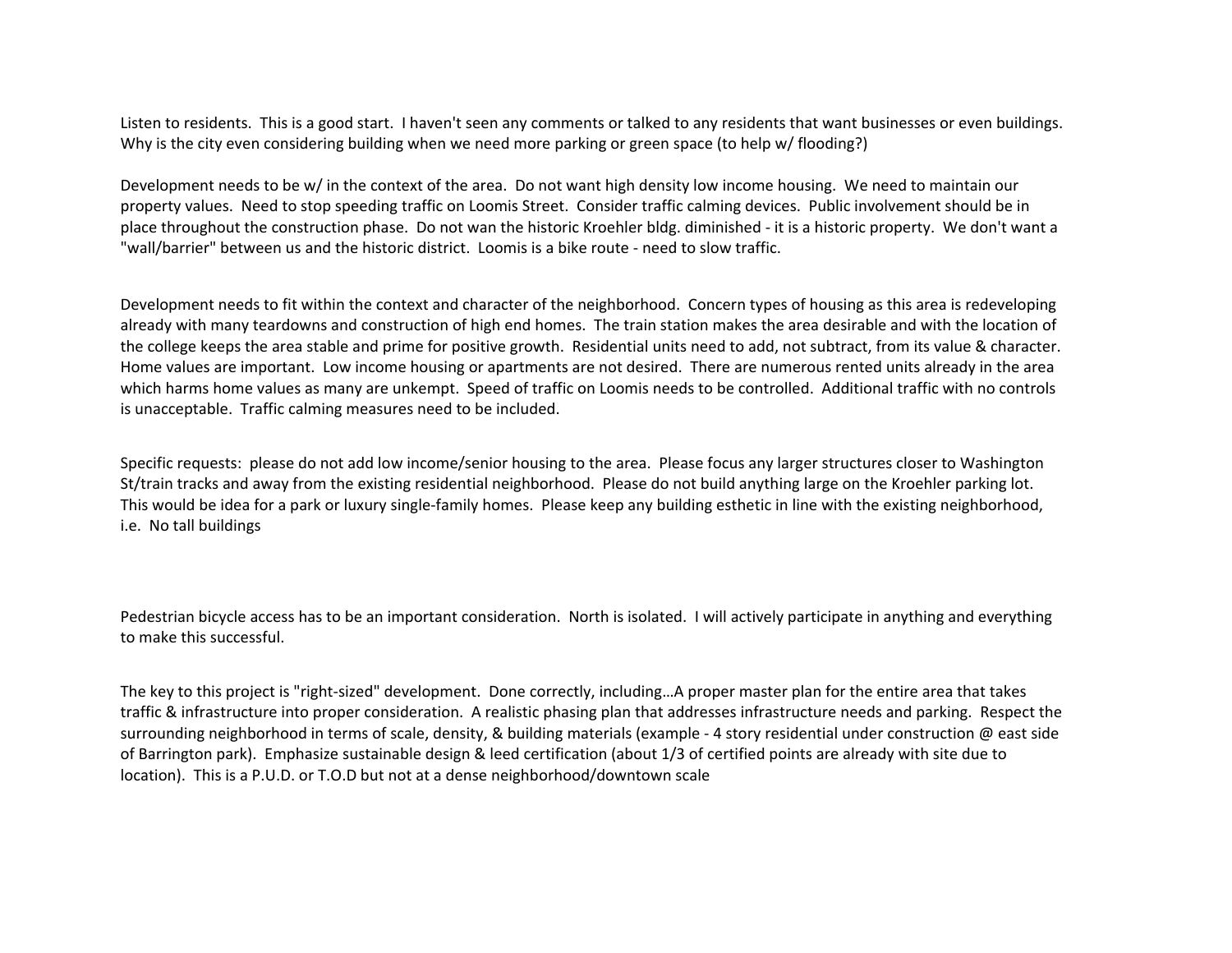Among many interest/concerns, want to know overall city objective ‐ Don't see goals objective list. Existing traffic, especially at rush hour, being compounded with any additional housing units or businesses. Don't know how restaurants or businesses could attract customers during that craziness. Safety: Our entire family, adults, kids and neighbors walk through the 5th ave area from downtown Naperville and or from the train sometimes late at night. I do not want a parking garage above ground. I would rather have below ground garage & park/open green space for safety similar to area on south side of the train station. Don't want additional town at train station, don't need height or growth of existing downtown Naperville desnity concerns. Land use would love more open space use with underground parking, skating, rink @ winter, paths, similar to cetnral park (NYC), Riverside, IL Millenium Park.

Walking on Washington, increased traffic, dangerous. Safe pedestrian walkway. Cynthia is blind and would like to be considered for the committee as a member of the ADA community.

The impact on neighborhood schools has not been addressed. It takes years for the Board of Education to make boundary adjustments in the event of a new development which includes families. In the meantime, children are negatively impacted by overcrowded classrooms. I've been on input committees through various entities before. Some have clearly listened to and acted upon recommendations/concerns. Others clearly had a pre‐set agenda so that the input process was only a ruse. Please don't let that happen here.

Thanks very much for providing the community engagement sessions. It was very helpful. I'm intrigued. I'm interested in getting involved.

Traffic patterns. I live on Ellsworth St & do NOT want all of the cars funneling onto my street. School issues‐safe walk to school routes to Ellsworth School, Wash. School & Naperville North HS; overcrowding of schools if increased population in this area; water mgmt & flooding; commuter parking: if increasing spaces-how will more people fit on trains?; green space.

Add commuter parking spots. Keep Children's Museum near train station. Use dark sky friendly lighting so the neighborhood is not bathed in the flow of the development. Shielded lights are better for the environment too. No high rises. And I know developers have a tendency to think bigger is always better.

low density, green space, easy pedestrian access, build welcoming space not attraction/commerce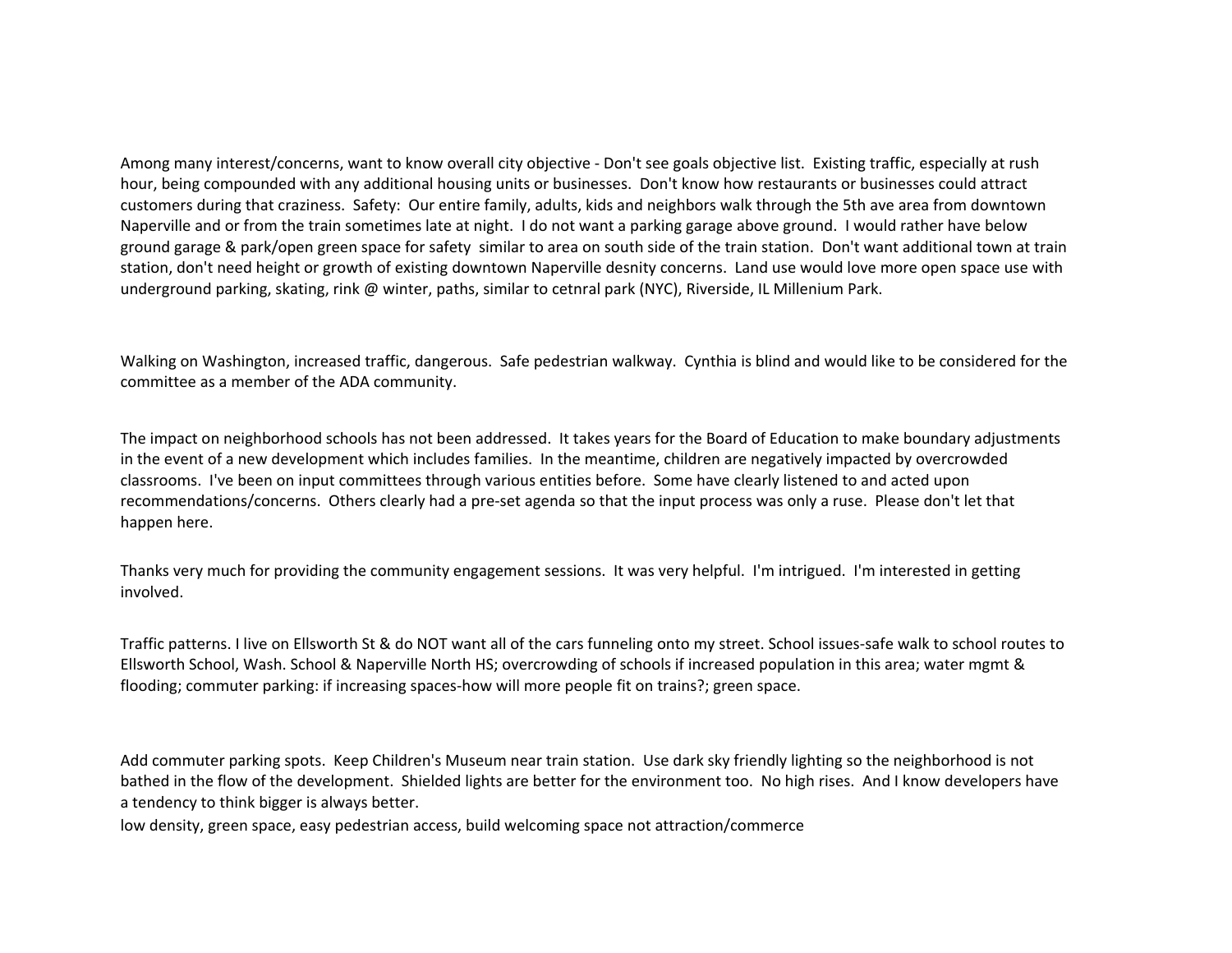Wrong format for gathering input. We the people, in order to form the best result, need to hear each others words to understand their feelings on all the issues. Trust but verify. Where's my verify part. We need goals and objectives for each box on the process plan.

I know it is early state but if this development doesn't address the parking (commuter) backlog, this town will regret it for many years to come as jobs can move into Chicago. I know there are other issues and concerns but the commuter parking issue should be a major driver for these decisions.

Traffic and density and flooding. Not sure how you can add hundreds of housing units with cars and still be able to move north & south.

Concept of using a plant conservatory structure at some junction of pedestrian traffic so that walkers would move through and around the plants. Might function as adjunct classroom study with North Central College or other interested particpant. Looking for a way to moderate inpact of parking lots & cars & give business or other properties attractive lanes of approach. Perhaps there may be room for water retention as ice skating pond or summer water feature. Center needs an Ann Arbor Zingermanns Deli & so forth.

5th Ave is NOT the right place for this development. This neighborhood already has too much traffic & it's not conducive to appts. & condos. Please be thoughful to your constituents. And what about the conflict of interest w/Ryan?

As a new resident in the area we are very concerned about retaining the residential nature of the area. More traffic, loud noise & tons of people roadming in/out would be detrimental.

I currently park at Kohler lot after waiting 8 yrs for parking. Currently this lot is 50% overbooked. If you don't get into the lot by a certain time you do not get a space (event though you paid for it.) It is very important to consider increasing the number of spaces in the area. This community is a joke because of this.No other suburb has this issue. This is the chance to correct the problem and NOT make it worse.

This process seems to be very secretive. I do not feel this has been vetted well with public input. Why a developer has been chosen before a project has been determined seems backwards. It makes this feel as if a plan is in place and community is not involved. If feedback and recent reaction has been ignored, why should citizens feel it will be any different moving forward?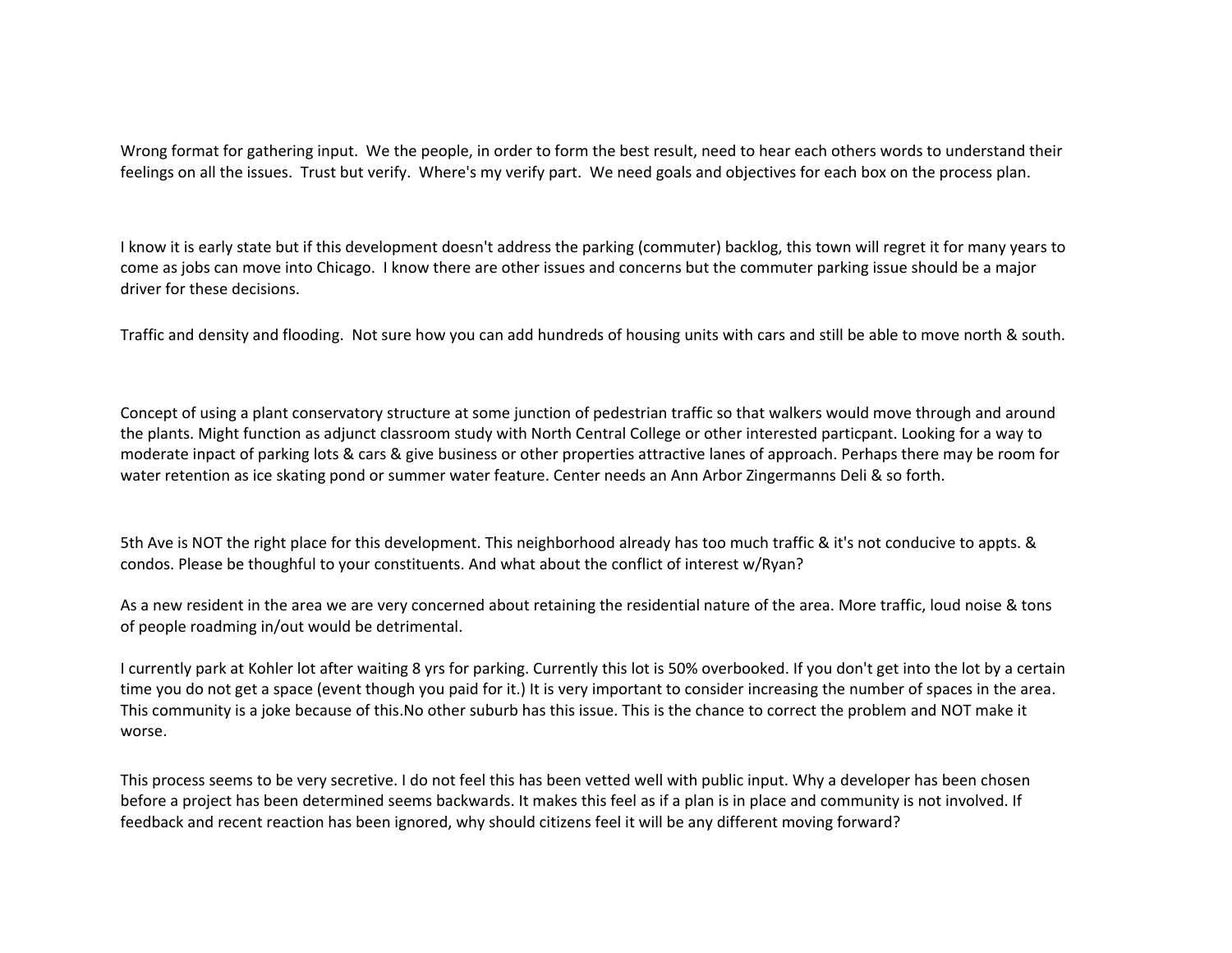Would love a grocery store ‐ still miss CeeBees!

Need to address issues of traffic, parking, stormwater; Look @ LEED dev. concepts that would address these issues. Market residential to urban dwellers, commuters, millenials & seniors who don't dirve & instead use mass transit, ride sharing car services, DIVVY bikes & zip cars. Use permeable pavers to assist w/water runn off issues. Green roofs to facilitiate water run off & absorption. Additional green space.

Too late now but this an upside down process. Group up input to City should come first-in depth analysis; but here we area. Keep all development low, green, residential friendly; that should be the guidance.

Would like to see: grocery; kid & family friendly; Children's Museum relocated. Concerns: school capacity & re-districting; stop light being installed @5th Ave & columbia: this would make the area feel less like a neighborhoold; concerned it would affect the value of my home as I'm located right on 5th Ave.

No parking on 5th Ave; traffice; height of bldg; had stores in 5th: now all closed.

Proposed commuter parking lot will not work; go to RT 59 & see how well that works especially during evening rush trains.

Senior Home Sharing is a unique & affordable housing alternative, where seniors share residential housing. We are excited about the opportunity to further meet the need of the low‐middle income older adults. Currently we have one residential home on Eagle St. & have been there for 30 years! Naperville has been a longstanding partner & we look forward to future conversaitons about expanding our proven model!

bicycle lanes; secure bike parking; green space

Density & traffic are my main concern.